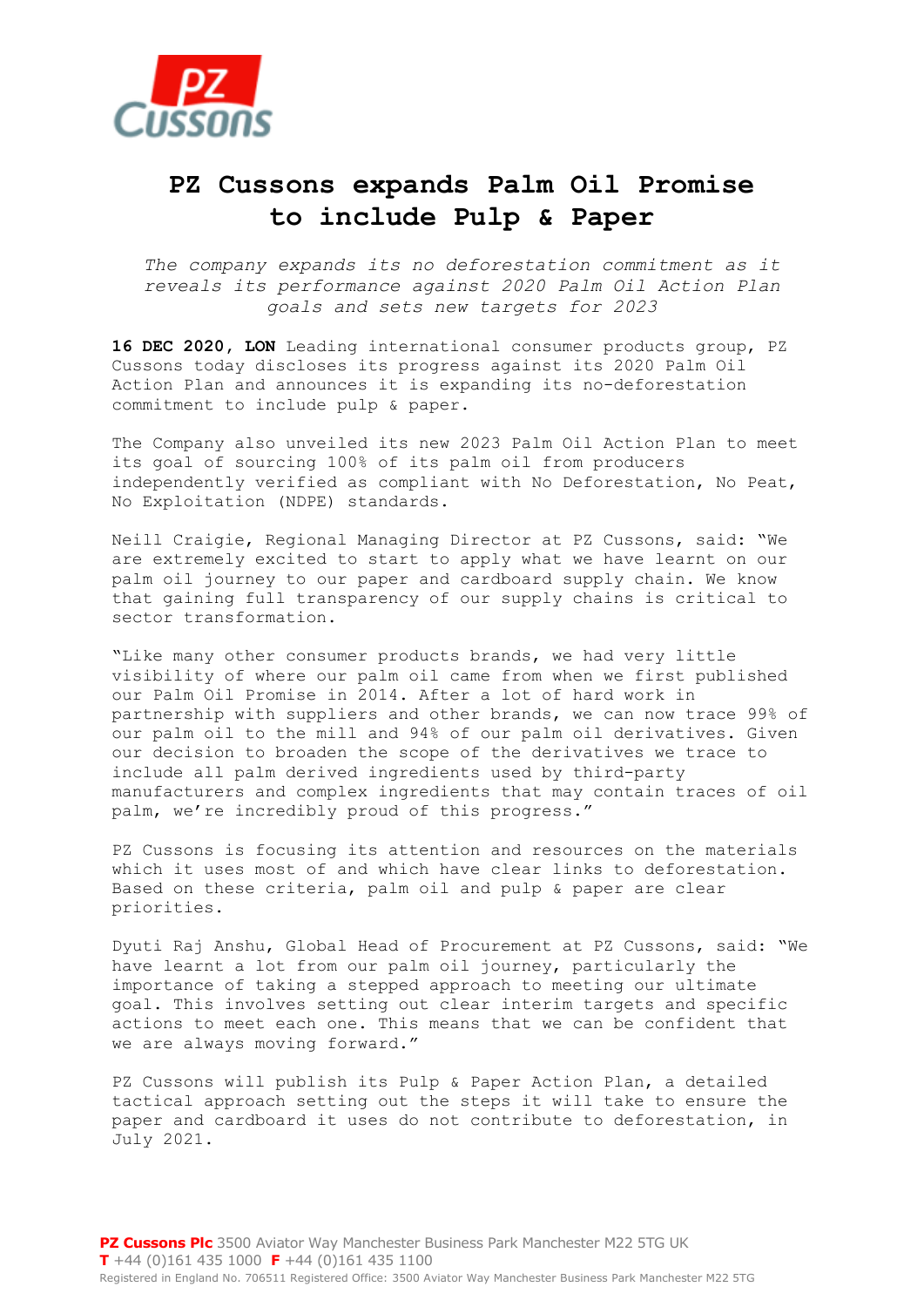

È,

## **Highlights from 2020 Palm Oil Action Plan and new 2023 Palm Oil Action Plan**

The Company reports that today, 100% of its crude palm oil and palm kernel oil suppliers and 99% of its palm oil derivative suppliers have NDPE commitments aligned to its own. Additionally, 99% of its palm oil and 94% of its palm oil derivatives are fully traceable to mill.

Neill Craigie continues: "Our target was always an ambitious one and the job is not yet finished. While we have made great progress, we know this is only the end of the beginning.

"Our 2023 Action Plan sets out how we will focus on supplier engagement, transformation and independent verification, to ensure we fulfill and expand on our 2020 commitment. In particular how we will actively rate our suppliers so we can buy more from those that most closely share our goals."

With high levels of traceability now achieved, PZ Cussons is monitoring its palm oil supply chain using Starling<sup>1</sup> satellite data. This will continue to be an area of focus.

Dyuti Raj Anshu, explains: "During 2020 we have been sharing Starling satellite data with our suppliers. This helps us verify deforestation-free areas and identify any areas needing action.

"One particular challenge is derivative suppliers that only share global mill lists – they share with us all the mills in their supply chain, regardless of where our physical oil comes from. It is difficult for us to allocate resources across such a large number of mills and we continue to engage with these suppliers to urge them to share tailored data."

PZ Cussons has continued to support the Forest Conservation Fund, with investments in three conservation projects in Indonesia which are helping to secure standing forest, protect biodiversity and reduce carbon impacts in our supply chain. Activities in the past six months have included supporting a local community in East Kalimantan to develop and implement their forest protection protocol for 7,200 hectares of forest, community-led restoration of degraded forest areas in West Kalimantan, and support for forest patrols to tackle illegal logging.

<sup>1</sup> Starling, created by Airbus and Earthworm Foundation uses a combination of high resolution imagery and radar data in order to provide monitoring of land cover change, focusing on forest cover loss. It is a private and independent tool that allows companies to monitor the implementation of their No Deforestation policy. Starling uses Airbus's high-resolution SPOT 6 and SPOT 7 satellites as well as dozens of other third-party sensors. The data generated is then processed through machine learning algorithms which are designed for large geographical areas. With sharp accuracy and detailed resolution, Starling's reference maps differentiate between production forests that include palm plantations, natural forests and other areas.